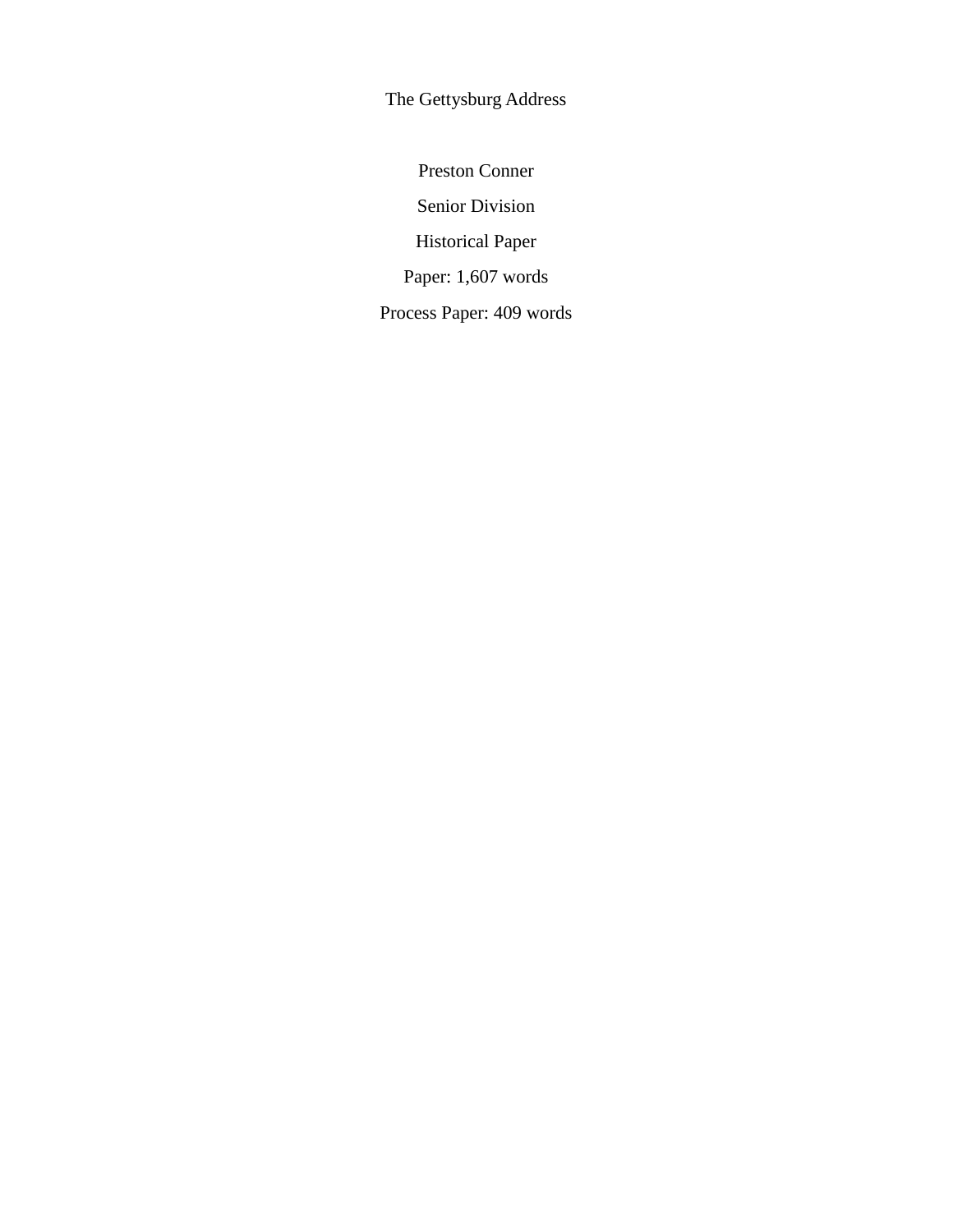## **Annotated Bibliography**

## **Primary Sources**

History.com Editors, A&E Television Networks, LLC. "The Gettysburg Address." History.com, A&E Television Networks, 24 Aug. 2010, https://www.history.com/topics/american-civilwar/gettysburg-address. From this website I got the timeline of what happened after the Battle of Gettysburg. I also got facts from what the public reaction to Lincoln's speech was. National Geographic Society. "Gettysburg Address." *National Geographic Society*, 13 Mar. 2020, [://www.nationalgeographic.org/encyclopedia/gettysburg-address/.](https://www.nationalgeographic.org/encyclopedia/gettysburg-address/) From this website I got the famous speech of Abraham Lincoln. I was also to get part of the speech from Edward Everett.

## **Secondary Sources**

Cornell University library. "A Copy for a Good Cause." *The Gettysburg Address*, 2013, [https://rmc.library.cornell.edu/gettysburg/good\\_cause/transcript.htm.](https://rmc.library.cornell.edu/gettysburg/good_cause/transcript.htm) From this website I was able to get some of the speech given by Edward Everett. I was also able to get photos and some accounts of the battle.

Museum, Abraham Lincoln Presidential. "The Gettysburg Address." *Abraham Lincoln Presidential Library and Museum*, 2022,<https://presidentlincoln.illinois.gov/visit/whats-inside/exhibits/> [online-exhibits/gettysburg-address-everett-copy/.](https://presidentlincoln.illinois.gov/visit/whats-inside/exhibits/online-exhibits/gettysburg-address-everett-copy/) From this website I was able to get several different versions of the Gettysburg Address. The one copy I found is known as the Everett copy.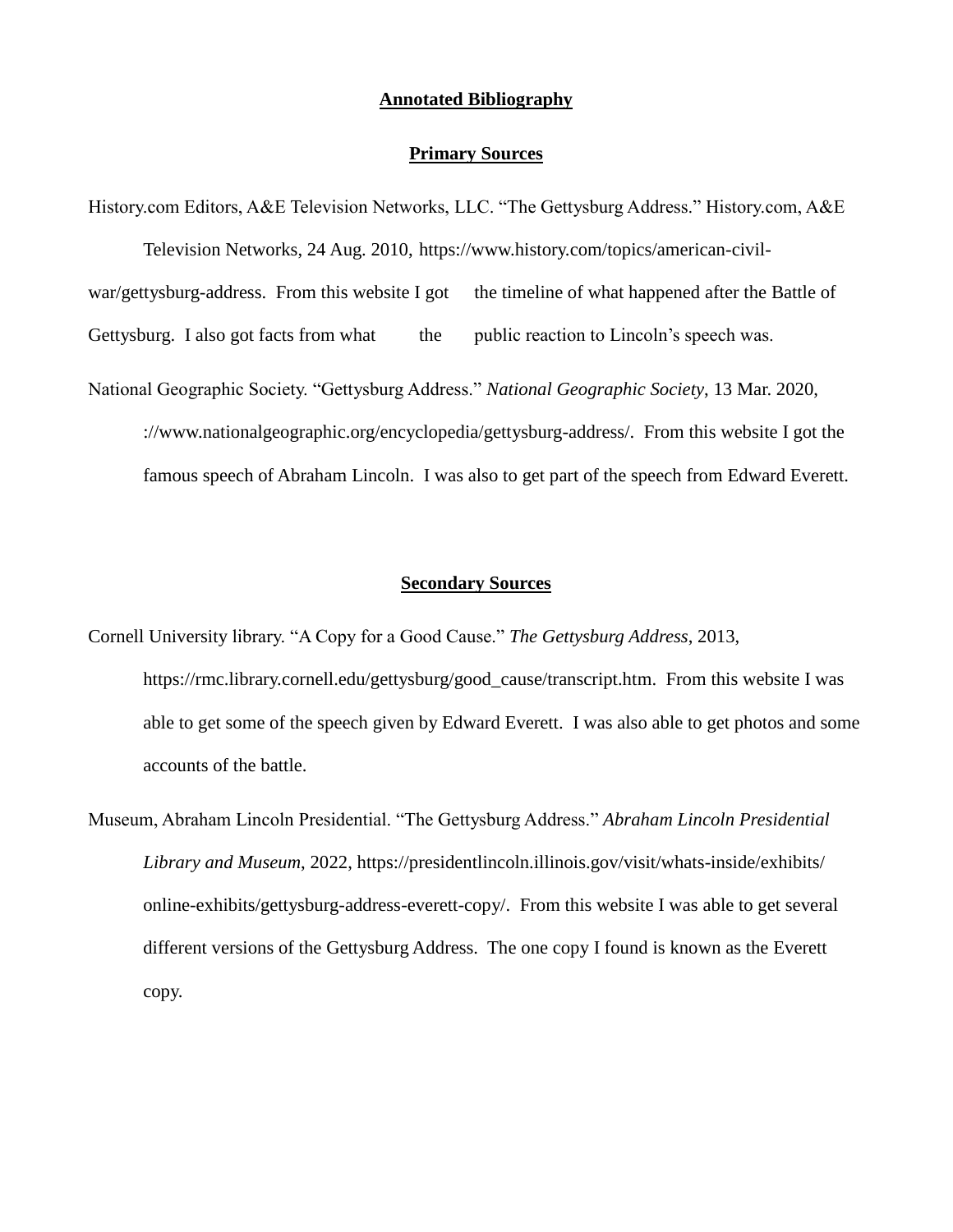Swanson, James L. *Chasing Lincoln's Killer*. Paw Prints, 2011. From this book I learned about the days after the Gettysburg Address. I was able to get the whole story on how John Wilkes Booth killed Abraham Lincoln. I also got the story of how Booth was chased down by Union soldiers and killed.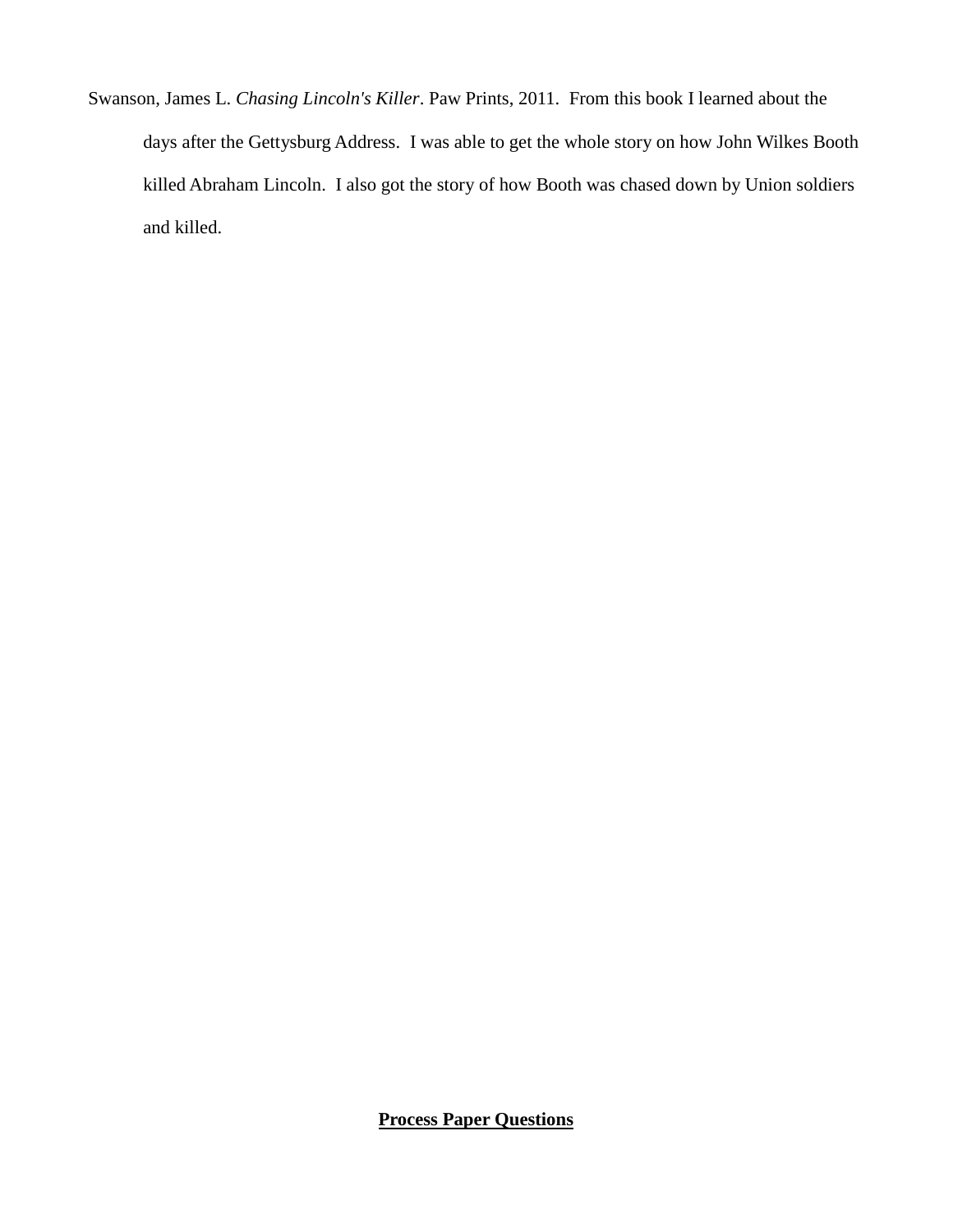1. How did you choose your topic and how does it relate to the annual theme?

I chose my topic because I wanted to learn more about The Gettysburg Address. The Battle of Gettysburg Address was important to debate and diplomacy because it helped people to remember what the USA was founded on and how everyone is equal.

2. How did you conduct your research?

I went online to look at websites and also read a book about The Gettysburg Address. The information I found was the before and after of Abraham Lincoln's famous speech.

3. How did you create your project?

I decided to create a paper as the choice for my project.

4. What is your historical argument?

The Gettysburg Address effected the outcome of the Civil War and it effected both the Union and the Confederate soldiers on how they fought.

5. In what ways is your topic significant in history?

The Battle of Gettysburg Address was important to debate and diplomacy because it helped people to remember what the USA was founded on and how everyone is equal.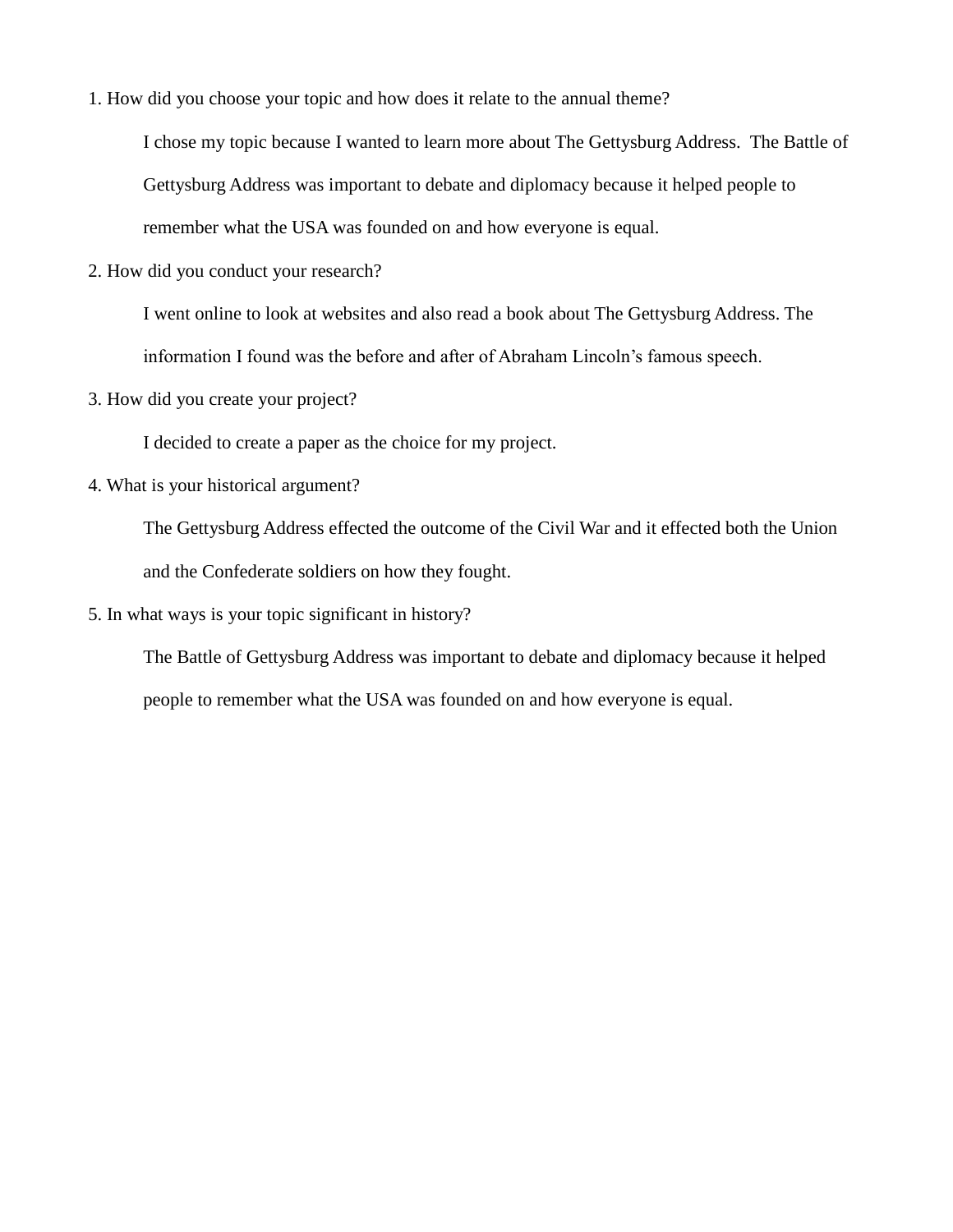The Battle of Gettysburg was a bloody battle and a was a big turning point for the Civil War and the presidency of Abraham Lincoln. There were many things that led up to the Battle of Gettysburg. After the battle there were many good things that happened. Along with those good things were many bad things. The Gettysburg Address was important to debate and diplomacy because it helped people to remember what the USA was founded on and how everyone is equal.

On November 6, 1860 the reputation of United States was changed. The sixteenth president of the United States, Abraham Lincoln was elected as president. He was the first Republican president of the nation who represented a party that opposed the spread of slavery in the territories in the United States. Then, after the election there were seven southern states that seceded from the Union in December and January. These states then made their own government and became there own separate group of states in early February. They became known as the Confederate States of America. Their government that they created was located in Montgomery, Alabama. In late February a man named Jefferson Davis was appointed the first President of the Confederate States of America. He had taken that position and was to withhold that position. On February 22, 1862 there was an official election for him to become the president of the Confederates and Davis was elected by the people. He then won the election and became the president of the Confederate States of America. On March 4, 1861 Abraham Lincoln was inaugurated the sixteenth president of the United States of America in Washington, DC.

On April 12, 1861 Southern forces started the battle of Fort Sumter in South Carolina. The Civil War had officially begun at this point. President Lincoln made a public declaration that an insurrection exists. He then called for 75,000 militia soldiers to help to stop the rebellion. After ordering this call for volunteers 4 more southern states seceded from the Union. Lincoln responded to this on May 3 with another call for 43,000 volunteers to serve for 3 years. This helped to expand the size of the Regular Army.

The next important battle happened in the month of July and was called the Battle of Bull Run. This battle was fought near Manassas, Virginia. Here the leader of the battle changed several times.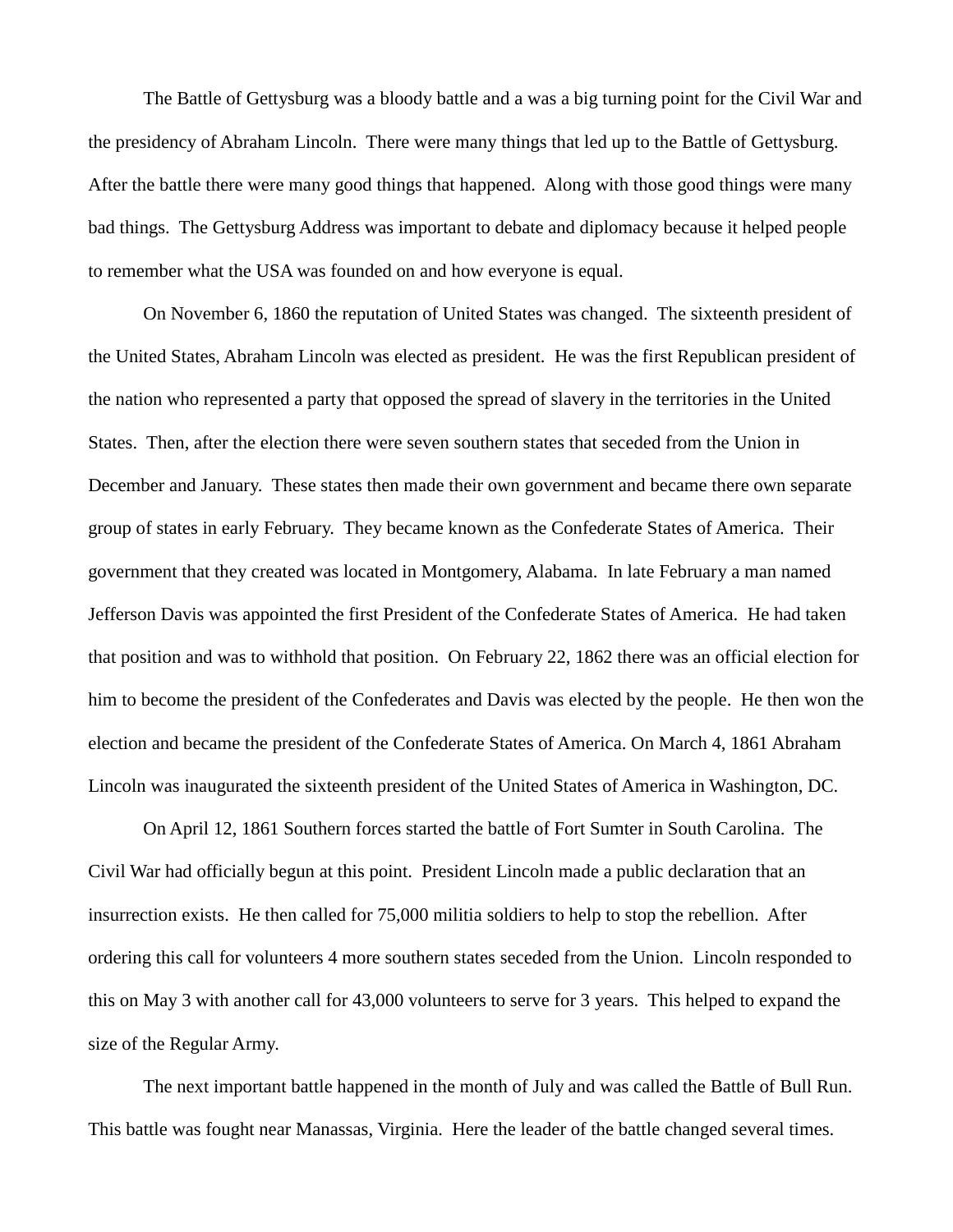Another thing that happened was that a man named Thomas Jonathan Jackson received the name "Stonewall" Jackson. Jackson was on the Confederate side and when the Confederates were starting to lose the battle he stood there proud as if they were winning the battle. This gave the retreating soldiers hope and they were able to come back and win the battle of Bull Run.

In the beginning of August the Union Army attacked The Confederate troops and the Missouri militia southwest of Springfield, Missouri. The Union lost to the Confederates and also lost their General Nathaniel Lyon during the battle. This Confederate victory emphasized the strong southern presence west of the Mississippi River. This battle was known as the Battle of Wilson's Creek.

Another important date was February 16, 1862. On this day the primary southern fort for the Union on the Cumberland River left of the river bank was captured by the Confederate army. Here is where the Union was caught off guard and was quickly surrounded and General Ulysses S. Grant had to surrender. This is the place that Grant gained his nickname "Unconditional Surrender".

April 6 and 7 was the first major battle in Tennessee. 1 of the finest officers of the South was killed on the first day. The outcome of the battle was a Union victory. This helped to secure the career of Union General Ulysses S. Grant. The name of this battle became known as the Battle of Shiloh.

In September the bloodiest, single day battle, of the whole Civil War was fought. This battle was known as the Battle of Antietam, Maryland. The result of the battle was General Lee's first invasion of the North. After the Union victory President Abe Lincoln introduced the Emancipation Proclamation. This was an executive order that freed all slaves in the Confederate States.

After a few more small battles on July 1, 1863 The Battle of Gettysburg was fought between the Confederates and the Union. It was one of the bloodiest battles of the Civil War. There was lots of gunfire and casualties. For a long three days men fought and died for what they believed in. These men either wanted to have slavery or were opposed to slavery. These men had very different opinions on whether slavery was good or bad for each of them. After the battle, Abraham Lincoln had only a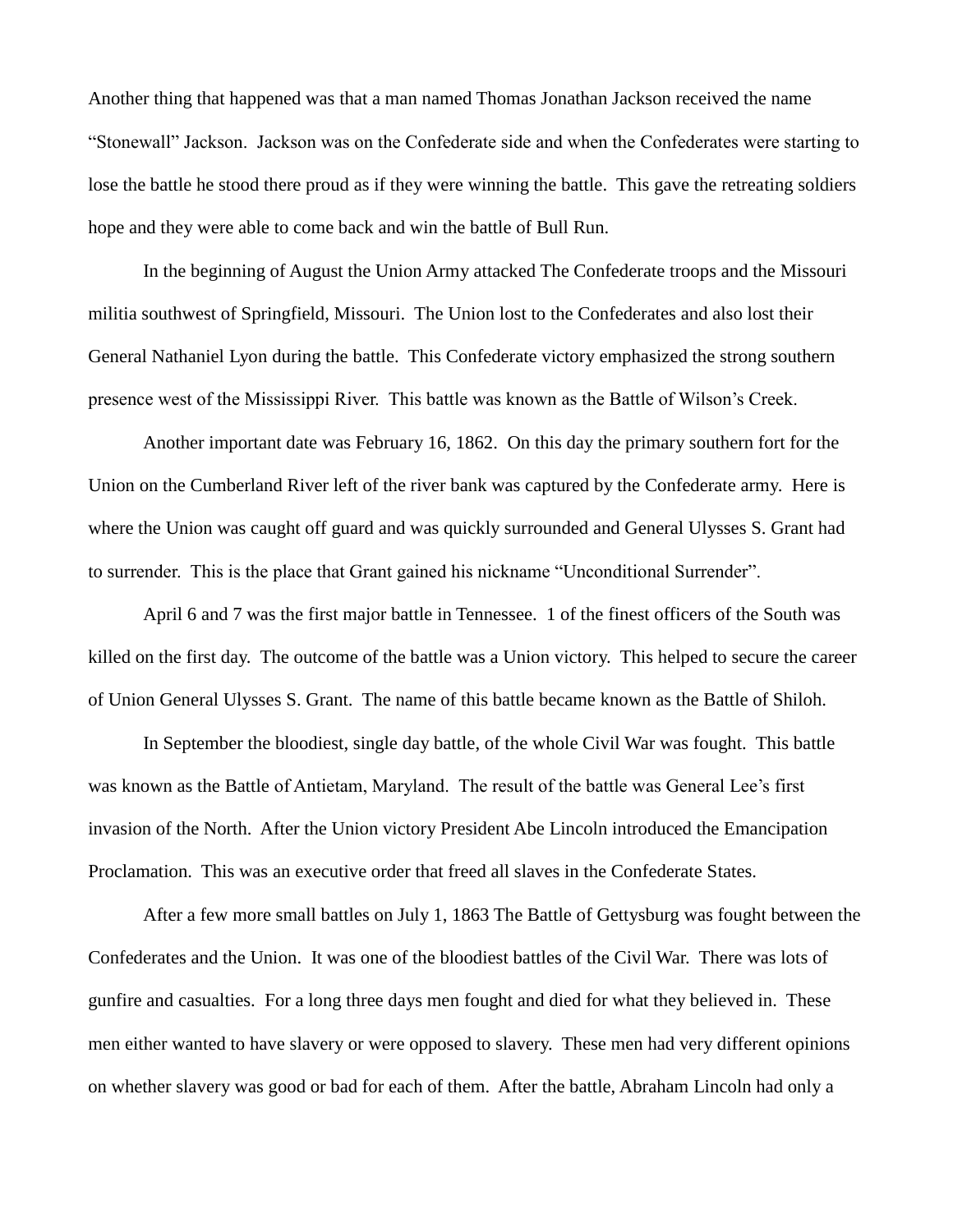few words that took him two minutes to say but it was more empowering than the two hour speech from a man known as Edward Everett. Lincoln had a few key points in the words that he had said.

The first point is that this country was founded on liberty. This can also be translated as people's freedom to do as they want or please. America is a free country. You are able to have your own business and be able to own that business and the property that it sits on. We also have the freedom to protest if we disagree with what the government has said or done.

The next point is that all men are created equal. With America being a free country it also means that everyone has equal rights. No matter what race people are they are all able to achieve the same goals if they are wiling to put in the work.

The third point Lincoln made was that the battlefield will be a dedication to the men that died there. Many men died fighting for the nation that they loved. They fought for something they believed strongly in and were willing to lose their life for that cause. Even today we are at war with other countries and people who have a strong belief for something they believe in. These people who die for the country of the United States of America are remembered by the American flag. The flag is a dedication to these people. This was the same point that Lincoln was making. He said that the field that they fought on would a memorial for the men that died there. He was also saying that no matter what they do to remember and respect the men that died there it will never be enough because the men had lost their lives. The men that fought there have made the ground more sacred then people could ever dedicate it to the men. Abraham Lincoln had said that no one will remember what was said on this field but everyone will remember what was done this day on the field.

The last point from Abe was that it is better for the living to be dedicated to the unfinished work that the men have started then to dedicate the men that have already started the work. It would be better for the people still living to finish the work that the dead men have already started. We should want to do the work more now that these men have died. He was also saying that the men should not